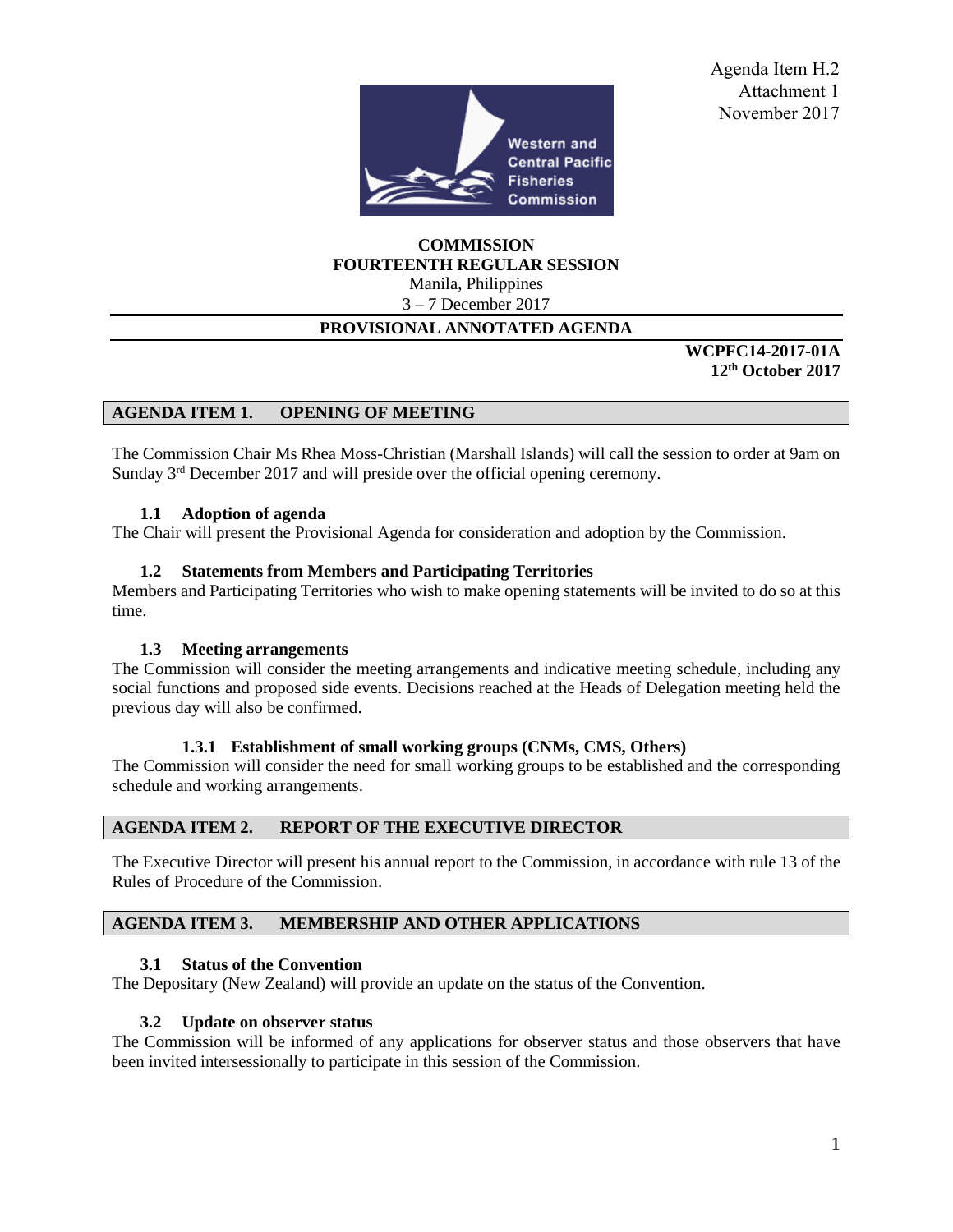# **3.3 Applications for Cooperating Non-Member status**

The Commission will consider and decide on applications for Cooperating Non-Member (CNM) status for 2018, including recommendations from the  $13<sup>th</sup>$  Technical and Compliance Committee.

## **3.3.1 Participatory rights of CNMs**

In accordance with paragraphs 12 and 13 of CMM 2009-11, the Commission may review the limits of participatory rights of CNM under various CMMs.

### **AGENDA ITEM 4. NEW PROPOSALS**

CCMs with new proposals will be invited to present them to the Commission. Proposals that address matters relevant to other agenda items will be presented under those agenda items. In considering new proposals, the Commission will be invited to consider how to progress discussions throughout the meeting and whether additional small working groups are required.

### **AGENDA ITEM 5. SPECIAL REQUIREMENTS OF DEVELOPING STATES**

This is a standing item by virtue of rule 2(h) of the Rules of Procedure.

### **5.1 Updated checklist evaluation of SIDS special requirements (FFA)**

FFA Members will update the Commission on their checklist evaluation of SIDS special requirements.

### **5.2 CCM reports on the implementation of Article 30**

CCMs will be invited to report on their efforts to implement Article 30 of the Convention.

### **5.3 Review of implementation of CMM 2013-07 (Paragraph 20)**

In accordance with paragraph 20 of CMM 2013-07, the Commission shall review annually the progress in the implementation of the Convention and the said CMM in relation to the special requirements of developing states.

### **AGENDA ITEM 6. HARVEST STRATEGY**

Discussion will focus on the 2017 elements of the Agreed Work Plan for the Adoption of Harvest Strategies under CMM 2014-06, covering skipjack, bigeye, yellowfin, and South Pacific albacore. It is recognized under CMM 2014-06 that the Northern Committee is responsible for harvest strategy development for Pacific bluefin tuna and North Pacific albacore.

### **6.1 Management objectives (all stocks/fisheries)**

At WCPFC13, the Commission discussed management objectives for the tropical purse seine fishery, for the purposes of informing management strategy evaluation. The Commission will continue to discuss and record the management objectives for all stocks and fisheries under the work plan.

### **6.2 Acceptable levels of risk (all stocks)**

At WCPFC13, the Commission agreed not to specify risk levels for any of the four tuna stocks covered under the work plan. The Commission considered that any risk level greater than 20% would be inconsistent with the limit reference point and that any risk level up to 20% would be more acceptable. The Commission will continue its discussion with the view to agree acceptable levels of risks for all the stocks.

### **6.3 Review of rebuilding timeline (bigeye)**

The Commission will review its decision at WCPFC13 on the rebuilding timeline for the bigeye stock in light of the outcomes of the 2017 bigeye tuna stock assessment.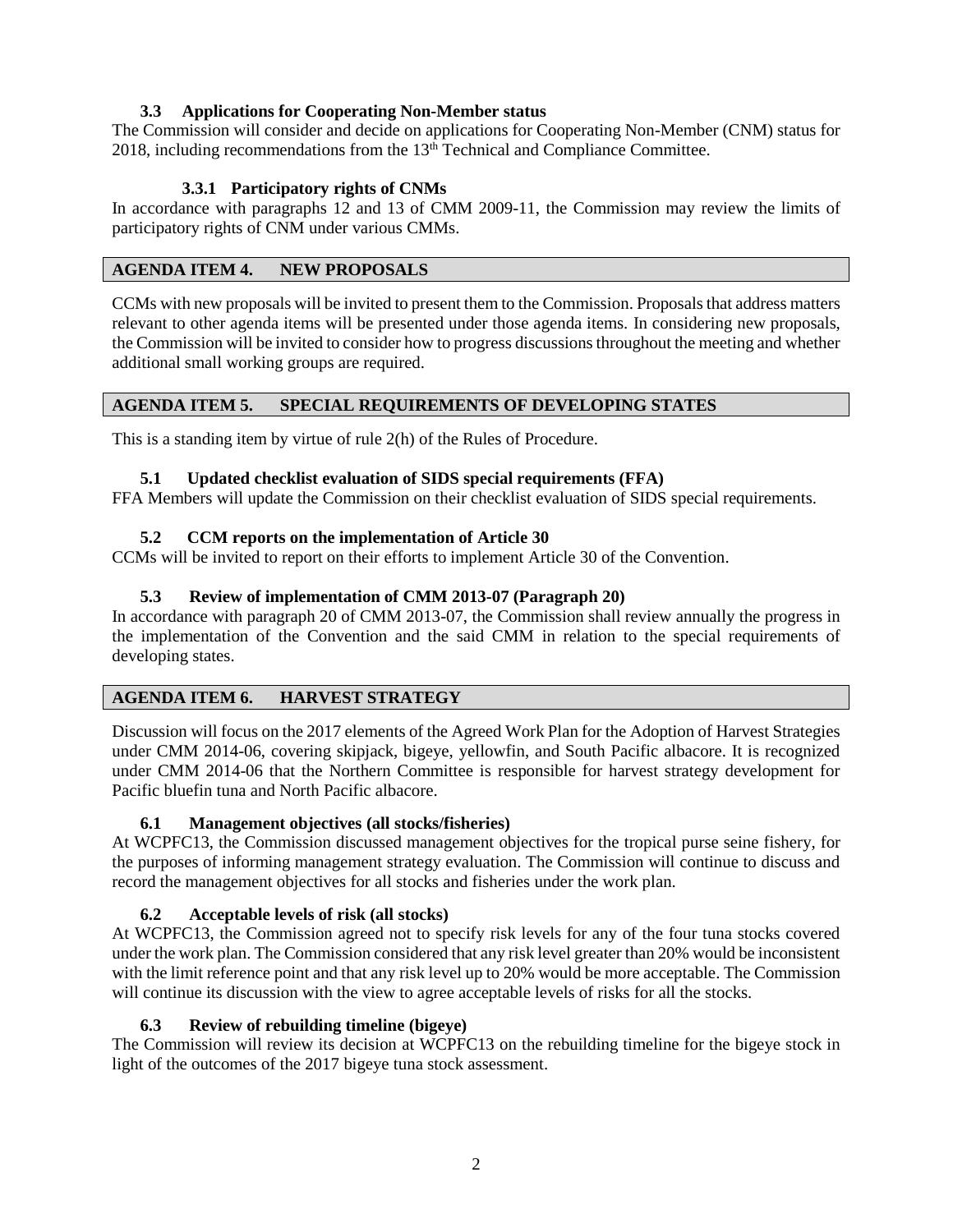# **6.4 Target reference point (SP albacore)**

The Commission will continue its discussions on a target reference point for SP albacore. The same discussion will also take place under agenda item 7.3.1.

### **6.5 Harvest control rules (SP albacore and skipjack)**

The Commission will continue its discussions on harvest control rules for SP albacore and skipjack.

#### **6.6 Management strategy evaluation (SP albacore and skipjack)**

The Commission will continue to consider management strategy evaluation for SP albacore and skipjack.

#### **6.7 Monitoring Strategy (all stocks/fisheries)**

The Commission will consider and agree monitoring strategies for all stocks and fisheries under the work plan.

#### **6.8 Harvest Strategy for Pacific bluefin tuna and North Pacific albacore**

The Northern Committee Chair will provide an update on the status of the harvest strategy work plan for the Pacific bluefin tuna and North Pacific albacore.

#### **6.9 Review of Work Plan**

The Commission will consider and as appropriate amend the work plan for 2018 and future years.

### **AGENDA ITEM 7. WCPO TUNA STOCKS**

Relevant outcomes from meetings of subsidiary bodies, intersessional working groups and other relevant sources will be presented to facilitate discussions under this Agenda Item.

### **7.1 General overview of stock status (bigeye, Pacific bluefin tuna, skipjack, NP albacore, SP albacore, and yellowfin.)**

The Commission will receive updates on the status of WCPO tuna stocks to help inform discussions on management measures.

### **7.2 Draft Bridging CMM on Tropical Tunas (bigeye, skipjack, yellowfin)**

The Commission will continue its discussions on Rev5 of the Draft Bridging CMM on Tropical Tunas with a view to adopting a new CMM to replace the expiring CMM 2016-01. The Chair and Vice-Chair will lead the discussions on Rev5 and small working groups may be established as necessary to facilitate progress.

### **7.3 Draft Bridging CMM on SP albacore**

The Commission will continue its discussions on the draft Bridging CMM on SP albacore with a view to developing a new measure to replace CMM 2015-02. New Zealand, on behalf of FFA Members, will be asked to assist with guiding discussions.

### **7.4 CMM 2005-03 on North Pacific albacore**

The Commission will consider recommendations from the 13<sup>th</sup> Northern Committee on the management of North Pacific albacore. Relevant new proposals will also be considered.

### **7.5 CMM 2016-04 on Pacific bluefin tuna**

The Commission will consider recommendations from the 13<sup>th</sup> Northern Committee on the management of Pacific bluefin tuna, including a rebuilding plan for the stock.

## **7.6 Others**

The Commission will consider any other highly migratory fish stocks that may require attention at WCPFC14, including any relevant new proposals from CCMs.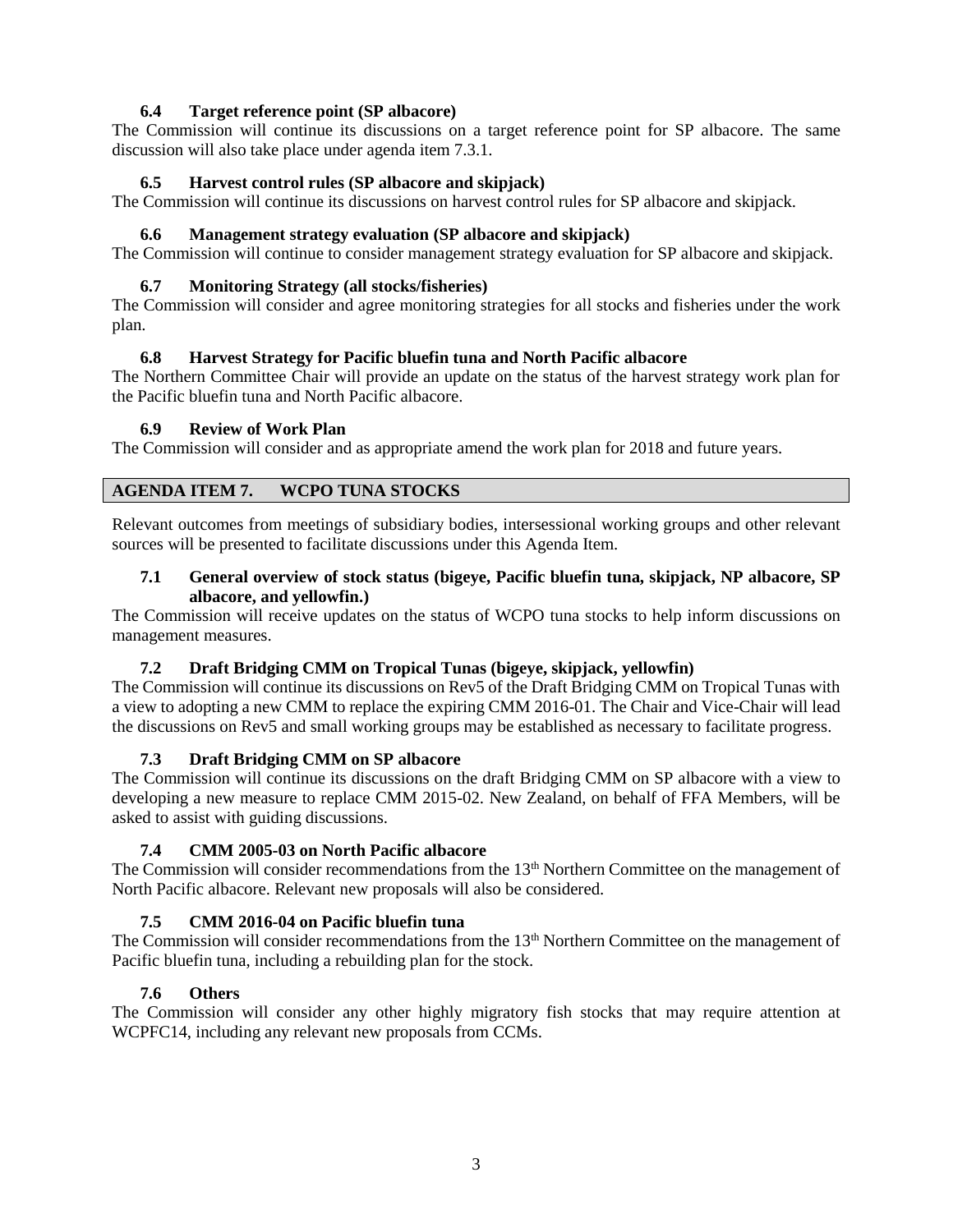### **AGENDA ITEM 8. BYCATCH MITIGATION**

Relevant outcomes from meetings of subsidiary bodies, intersessional working groups and other relevant sources will be presented to facilitate discussions under this Agenda Item.

### **8.1 Sharks (CMMs: 2010-07; 2011-04; 2012-04; 2013-08; 2014-05)**

The Commission will consider any issues and recommendations relating to implementation of all five shark CMMs. New proposals from CCMs will also be considered.

# **8.1.1 Comprehensive approach to shark and ray conservation and management**

The Commission will consider advice from SC13 and TCC13 to inform development of a comprehensive approach to shark and ray conservation and management, consistent with the decision of WCPFC13 to adopt a new CMM in 2018. The Commission will consider any additional tasks that may be required of the SC and TCC at their respective meetings in 2018.

## **8.2 CMM 2015-03 on Seabirds**

The Commission will consider issues and recommendations related to the implementation of CMM 2015- 03. New proposals from CCMs will also be considered.

## **8.3 CMM 2008-03 on Sea Turtles**

The Commission will consider issues and recommendations related to the implementation of CMM 2008- 03. New proposals from CCMs will also be considered.

## **8.4 Others**

The Commission will consider any other bycatch species that may require attention at WCPFC14, including any relevant new proposals from CCMs.

# **AGENDA ITEM 9. ADOPTION OF REPORTS FROM SUBSIDIARY BODIES**

The reports of the subsidiary bodies will be taken as read and will not be presented to the Commission. Recommendations not addressed under other agenda items will be considered here. A consolidation of the relevant recommendations of each subsidiary body report requiring the Commission's consideration will be provided for reference.

- **9.1 13th Annual Session of the Scientific Committee (SC13)**
- **9.2 13th Annual Session of the Northern Committee (NC13)**
- **9.3 13th Annual Session of the Technical and Compliance Committee (TCC13)**

### **AGENDA ITEM 10. COMPLIANCE MONITORING SCHEME**

### **10.1 Consideration and Adoption of the Final Compliance Monitoring Report**

The Commission will consider the provisional Compliance Monitoring Report recommended by TCC13 and any additional information provided by CCMs. The Commission's consideration of the provisional Compliance Monitoring Report will take place in a small working group, which will compile the final Compliance Monitoring Report for adoption.

### **10.2 Update on the Independent Review of Compliance Monitoring Scheme**

The Commission will receive a progress report on the ongoing independent review of the Compliance Monitoring Scheme (CMS) and have the opportunity to comment and provide feedback in advance of the report's finalization which is scheduled for 1 March 2018.